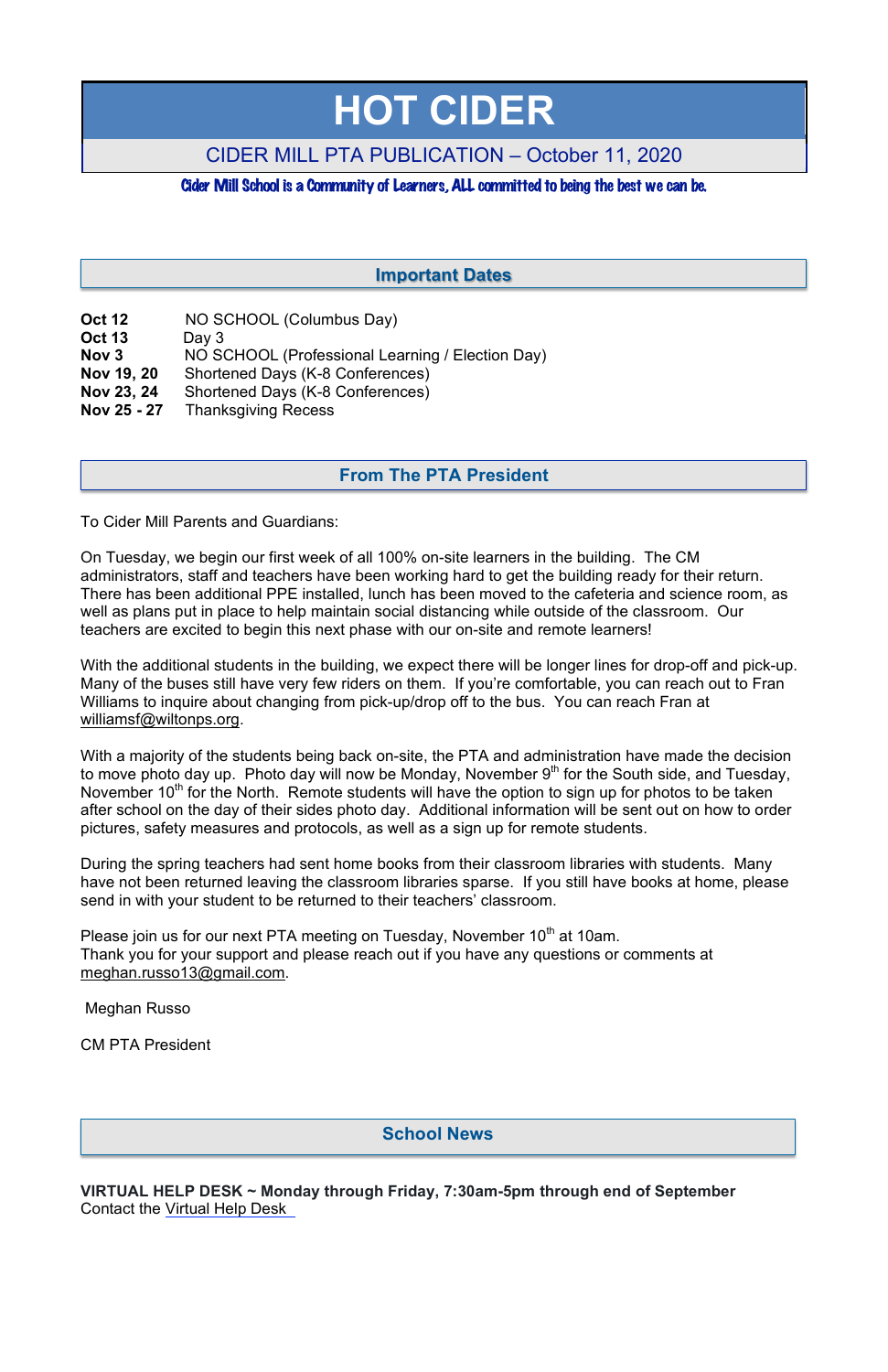#### **CIDER MILL WALKATHON**

Coming soon, your chance to participate in this year's 11<sup>th</sup> Annual Cider Mill Walkathon - with a difference (because everything is different in 2020!). This year we are emphasizing the chance to be around family and friends and having a "virtual" Walkathon as we are unable to have a whole school event.

The Walkathon is the Cider Mill PTA's largest fundraiser of the year, this is how most of the money we use is raised. We use this money in a variety of ways including 5<sup>th</sup> Grade Yearbook, Staff Grants, Enrichment Programs, Teacher Classroom Grants. Most years we also use the money for Fun Nights, Visiting Author, and other fun activities for your children and Cider Mill Staff.

More details will be shared in the next couple of weeks, watch this space!

#### **FIND US ON FACEBOOK**

The PTA has a group on Facebook called Cider Mill Parent Community. It is a place where the PTA can communicate to parents, and also where parents can communicate with one another. Please check it out by clicking here: Cider Mill Parent Community.

#### **STOP AND SHOP REWARDS PROGRAM**

CIDER MILL SCHOOL (ID#: 40341) has the opportunity to participate and earn CASH from A+ School Rewards, a great fundraising program run through our local Stop & Shop!

**To participate:** Visit http://www.stopandshop.com/aplus and scroll down to the center of the page to select REGISTER YOUR CARD from the red box on the right marked FOR CUSTOMERS **To earn points:**

• Use your registered Stop & Shop Card each time you shop at Stop & Shop, and you will earn CASH for our school. You can track the number of points you are earning for our school by checking your grocery receipt.

With the start of school, we'd also like to send a Zero Waste quick refresher for all, it's YES to using reusable containers, bags, silverware, and ice packs; purchasing bulk snacks to sort into reusable containers, packing realistic portions and taking home uneaten food (or compost!) It's AVOID disposable paper or plastic bags; Individually-packaged snacks; non-reusable food wrap; disposable ice packs, utensils, or drink containers (juice boxes or pouches); and plastic straws.

• At the end of each month, your points are calculated and converted to CASH rewards for our school. These CASH rewards are updated monthly on the Giant A+ website beginning in November.

• After the last day of the 2019-2020 program, these same conversions are performed and the final school account total is posted.

• Our school will receive one CASH awards check at the end of the program and can use this cash for any of our educational needs.

#### **BOX TOPS HAVE GONE DIGITAL!**

No more clipping Box Tops! Traditional Box Tops clips are being phased out of production. The NEW and improved Box Tops mobile app uses state-of-the-art technology to scan your store receipt, find participating products and instantly add Box Tops to our school's earnings online. **3 easy steps...**

1. Download the "Box Top\$ for Education" app on your phone.

- 2. Sign up using your email or Google or Facebook account.
- 3. Simply snap a photo of your receipt within 14 days of purchase.

Have a question? Please reach out to Allison Norful via email: anorful@gmail.com

#### **ZERO WASTE SCHOOLS**

# **Ongoing School News**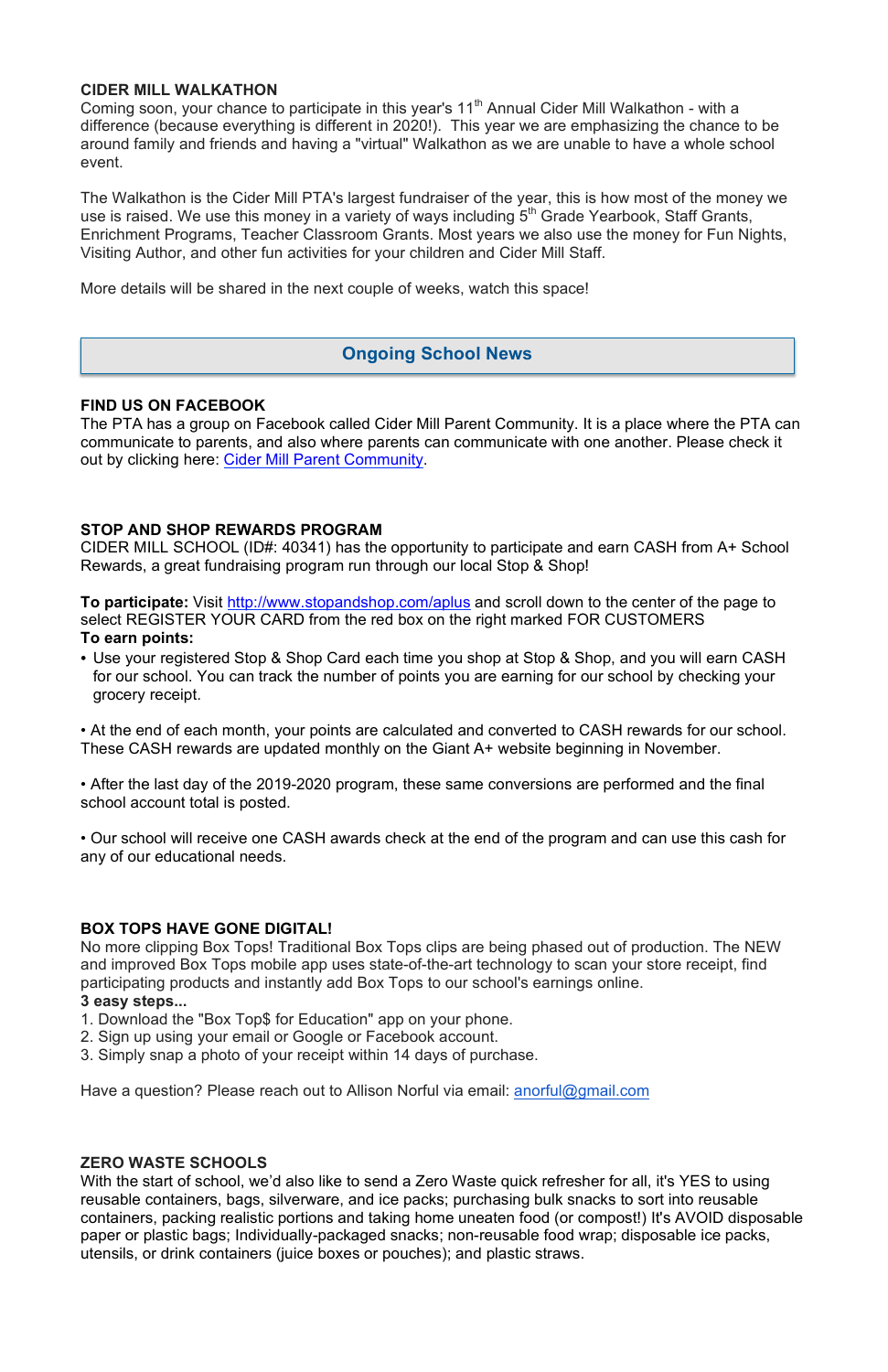#### **WILTON SEPTA**

Join us to learn about our current initiatives, gifts and grants program and more! If you haven't yet registered or renewed your membership to SEPTA, please click here and join us today: https://www.wiltonsepta.org/

#### **READING ROOM**

Click here to sign up your child for the October session (October  $7<sup>th</sup>$  - October 28<sup>th</sup>): (https://docs.google.com/forms/d/e/1FAIpQLSfTTXbJs6DalP4PEf1zyTWxCvfcQCYiJcvxveSYE-k-HM5FCQ/viewform?usp=sf\_link).

Wilton High School volunteers will be reading approved chapter books to Fairfield County students in Grades 2-5 over zoom on Wednesdays from 4-5pm.

The Wilton Warrior Gridiron Club, the booster organization that supports the Wilton High School Football program, has established this fund in memory of George. This scholarship will be awarded annually to the teammate who demonstrates selflessness both on and off the field and will be personally handed the award by the DiRocco family members at either the end-of-season football banquet or at the high school end-of-year awards ceremony. Donations towards this scholarship are held separately from other funds raised benefitting the football program. The DiRocco family has asked that gifts be made towards this fund and will receive a list of donors.

Email Meghan Koziolkowsky (21koziolkowskym@wiltonps.org) and/or Sarah Gassel (21gassels@wiltonps.org) regarding any questions or information.

#### **GEORGE DIROCCO MEMORIAL SCHOLARSHIP**

The mission of Ms. President US is to motivate and prepare girls to aim for the highest civic leadership positions and to know that they can achieve them. By introducing the girls to students and women who are leaders in their community, state, and on a national level, participants learn about the political process. The girls then have a chance to interact with the leaders, and engage in activities that help them develop their own leadership skills. Each session is facilitated by high school girls who serve as mentors throughout the program.

https://www.wiltonwarriorgridironclub.com/teams/default.asp?u=WILTONWARRIORGRIDIRONCLUB&s =football&p=fundraiser

#### **WILTON YOUTH COUNCIL**

Visit us at WiltonYouth.org and on Facebook.

This year the school day is very different for most of our children, and they will need lots of time for play. Wilton Youth Council's Free Play Matters Task Force invites you to follow us on Facebook at www.facebook.com/WiltonFreePlay/ for creative ideas about how you can inspire your child's play.

Genevieve Eason Executive Director Wilton Youth Council P.O. Box 172 Wilton, CT 06897 (203) 529-5203

#### **MS. PRESIDENT US PROGRAM**

Girls entering Grades  $4<sup>th</sup>$  to  $8<sup>th</sup>$  are invited to enroll in the Ms. President US program, which begins (via Zoom) October 2<sup>nd</sup>.

Session topics include:

- Civic Leadership / Public Service
- Meet & Greet Local, State, and Federal Leaders
- Women's History and Leadership
- Public Speaking & Debate

## **Community News**